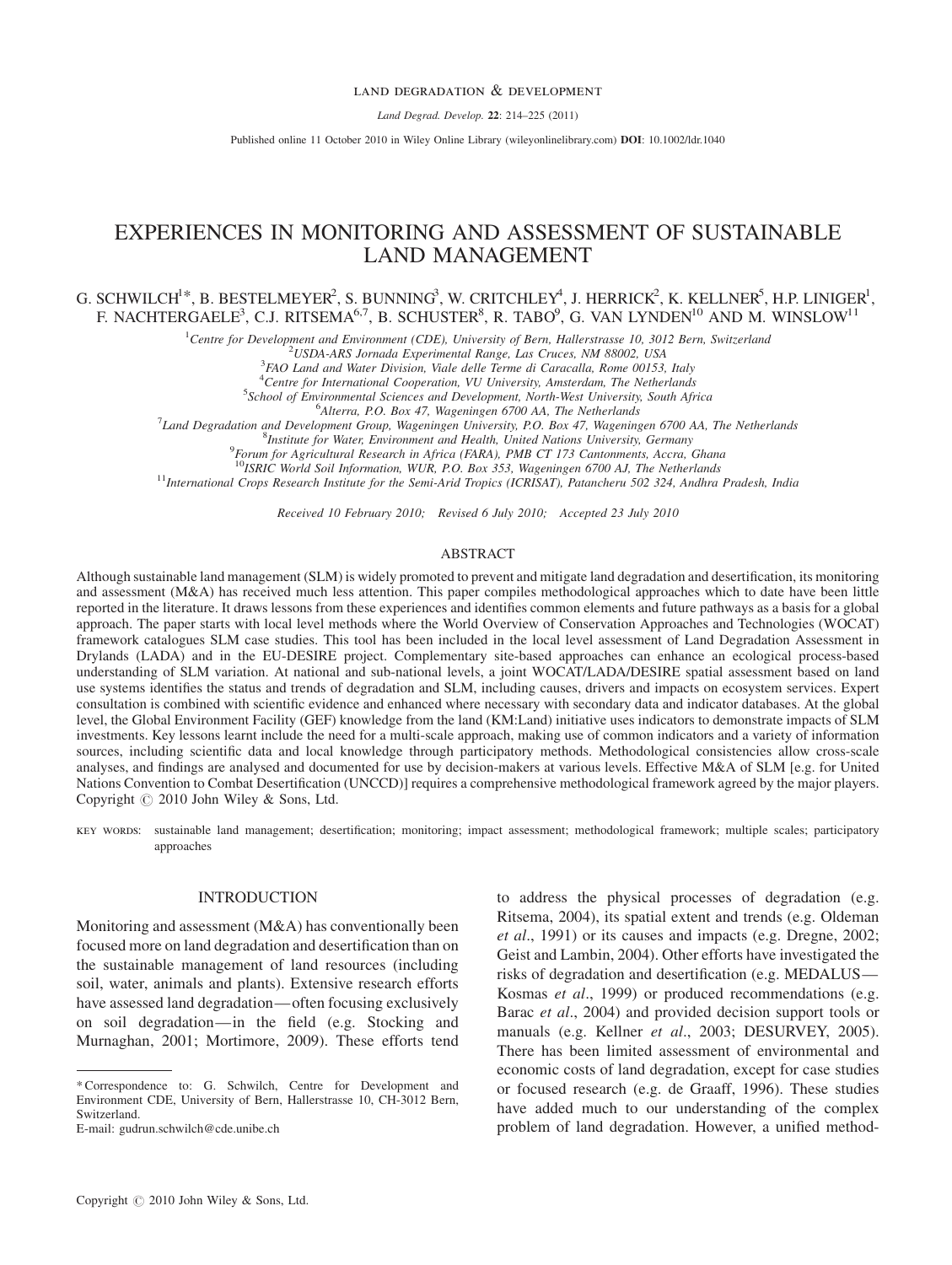ology for M&A of land degradation that integrates sustainable land management (SLM), and that can be routinely applied worldwide, is only now beginning to coalesce.

This paper critically compiles current initiatives for the M&A of SLM. Such methodological approaches have been insufficiently discussed in scientific fora, as they have been mainly elaborated by development practitioners, although researchers have also been involved. These approaches have recently been brought together and discussed by an international consortium of scientists in the preparation of the First United Nations Convention to Combat Desertification (UNCCD) Scientific Conference, 22–24 September 2009 in Buenos Aires, Argentina. This paper reviews the current methodological initiatives, draws lessons from these experiences and identifies common elements and future pathways as a basis for a global approach for implementation by the UNCCD.

Land capability classifications emerged in the mid-20th century (Helms, 1992) and can be seen as a forerunner of SLM M&A. Such assessments, identifying biophysically sustainable versus unsustainable uses of particular soils and landscapes, continue to be useful worldwide. They guide society towards optimal land uses as well as indicating options to reduce risks—but they are not designed to provide land quality analysis over time.

In the late-1980s, the Global Assessment of Soil Degradation (GLASOD) produced the first global map of soil degradation (Oldeman et al., 1991), which has been extensively utilized by the UNCCD community. It had, however, a number of limitations. The assessment was conducted at a coarse scale (average 1:15Million); it was based on expert opinion and its focus was limited to soils. Two editions of a World Atlas on Desertification were published in 1992 and 1997, based on GLASOD and additional data, but at a higher spatial resolution (UNEP, 1997). These were single evaluation exercises at the continental and global scales and oriented towards the dominant environmental narrative of that period—that of a downward spiral of land degradation perceived as being widespread and pervasive (WOCAT, 2007). The World Overview of Conservation Approaches and Technologies (WOCAT) was founded in 1993 as a response to this bias, with a mandate to improve the knowledge base underlying SLM, through gathering information on the application of SLM worldwide. The focus on SLM complements the hitherto technical approach to land management with social and economic dimensions (Hurni, 2000). In response to the encouragement of UNCCD during the fourth Conference of the Parties (COP-4) to assess land degradation using the latest techniques, United Nations Environment Programme (UNEP) and Food and Agriculture Organisation (FAO) launched the Land Degradation Assessment in Drylands

project - LADA - in 2001, with the financial support of the Global Environment Facility (GEF). Initially, it focused on land degradation, but the collaboration with WOCAT strengthened the SLM component of LADA, and together they are now fostering a comprehensive and cross-scale methodological approach. Likewise, the M&A of SLM had historically received much less attention from the UNCCD community than the M&A of land degradation. However, over the past two decades, SLM has gained recognition as the key means to combat land degradation, not focusing on soil alone as had been the case in the past, but also focusing on the degradation of water and vegetation (World Bank, 2006; IAASTD, 2008; Liniger and Critchley, 2008). The increased efforts and financial means put into the promotion of SLM require proper monitoring and evaluation methods as well as action. The DESIRE project (2007-2012; http:// www.desire-project.eu) is developing and testing alternative strategies for desertification-vulnerable areas. Like WOCAT, DESIRE advocates an SLM approach based on inventories of local knowledge. Scientists are currently working in 16 study sites in 13 countries with an integrative participatory approach, in close collaboration with local stakeholders as well as having a sound scientific basis for the effectiveness at various scales.

The GEF (2009) has been the largest development initiative fostering SLM as a strategic intervention through its land degradation focal area. SLM is considered in a comprehensive manner, aiming at a global systems approach with mutual benefits for local people and the global environment (Stocking, 2009). GEF is currently developing tools to monitor and assess SLM progress in its project portfolio through its knowledge from the land (KM:Land) initiative. This project utilizes a hybrid SLM conceptual framework (see Figure 1) which well suits the methods described in this paper, providing an overview of the cause– effect interactions of degradation and SLM on environment and human well-being. It is termed 'hybrid' because it blends elements from two widely-known conceptual frameworks: that of drivers, pressures, states, impacts, responses (DPSIR; Smeets and Weterings, 1999) and the ecosystem services perspective used by the Millennium Ecosystem Assessment (MA, 2005). SLM is considered the 'response' to the 'drivers', 'pressures' and 'states' of degradation, which enhances the provision of ecosystem services and thus improves human well-being and reduces poverty. The 'state' component can be used as a proxy for changes in ecosystem services and subsequently human well-being, since the typical time frame of an intervention often prevents the measurement or observation of changes at this level.

One of the main tasks for scientific support of SLM is to produce evidence of its impact on natural resources and to assess the implications from such impacts on society, the economy and policy (Hurni et al., 2006). This is urgently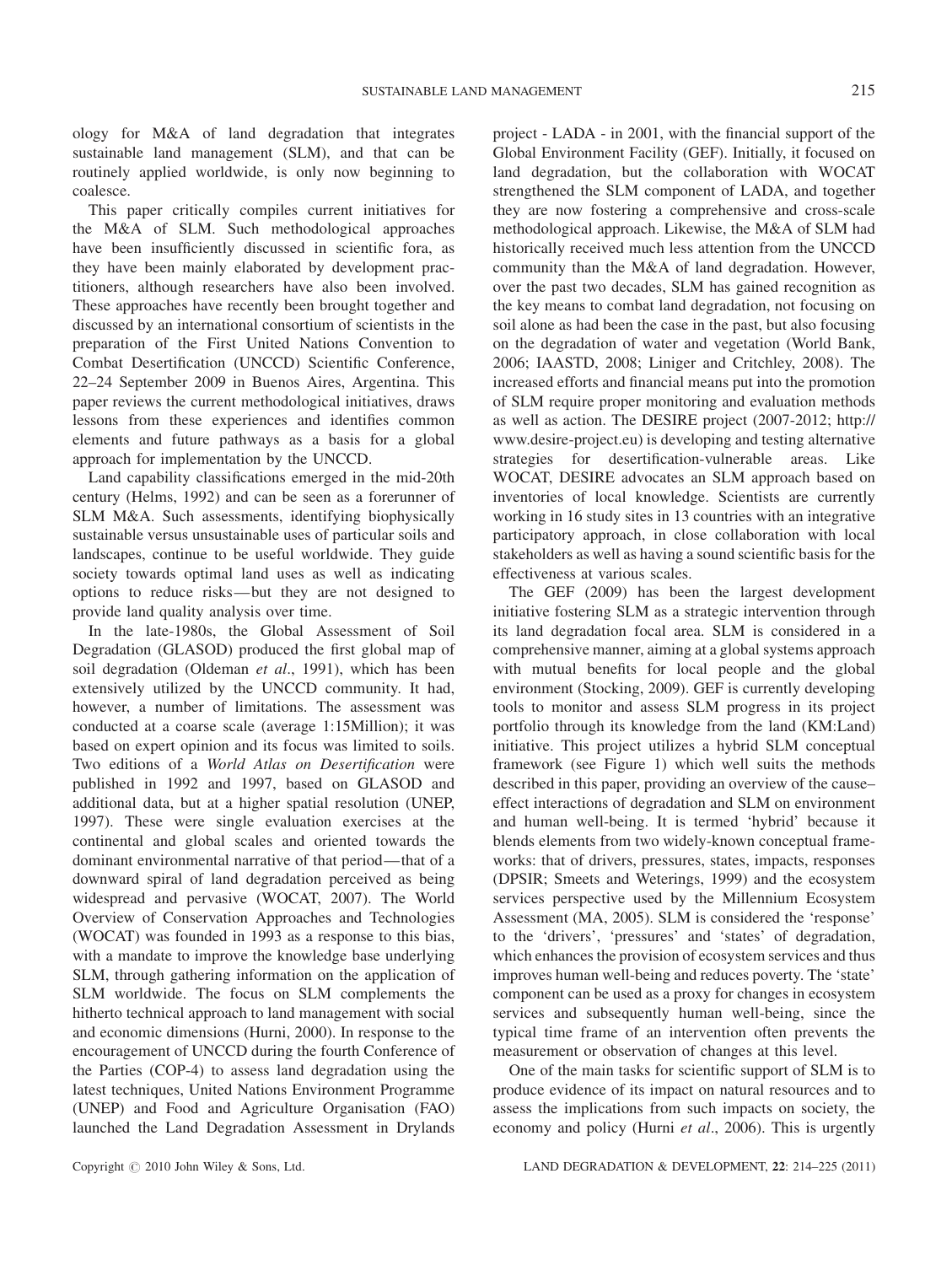

Figure 1. Hybrid SLM conceptual framework for monitoring and assessing impacts from SLM interventions, as suggested by KM:Land.

needed, as it is now widely acknowledged that SLM has potential major global benefits, not just to counter land degradation but to simultaneously sustain ecological functions, contribute to biodiversity conservation and as a tool in the mitigation of, and adaptation to, climate change (e.g. Gisladottir and Stocking, 2005; Cowie et al., 2011). There is a wealth of knowledge on technologies for prevention and mitigation of land degradation, and rehabilitation of degraded land. Many of these technologies have been applied and tested in the field or on experimental sites to assess their biophysical effectiveness (Bainbridge, 2007), but assessments of their cost-effectiveness, impacts on ecosystem functions and services, on overall ecosystem integrity and on the economy are still weak (Carpenter et al., 2006). Likewise, traditional land use systems and local land management innovations have been inadequately documented or assessed for their combined benefits in terms of productivity, conservation effectiveness and sustainability. However, the success of upscaling SLM depends closely on the cost-effectiveness, the supporting policies and other socio-cultural and economic conditions.

M&A is typically conducted within project settings. While the focus of M&A was conventionally on achievement of project outputs and objectives, attention has recently shifted towards impacts (de Graaff et al., 2007). For example, a practical impact M&A instrument, entailing six

steps, was developed by an international group of development agencies, universities and individuals (Herweg and Steiner, 2002). It comprises both observation (monitoring) and interpretation (assessment by stakeholders) of the changing context, and aims at finding plausible indications—not scientific proof—of a project's impact. The ultimate goal of M&A is to analyse and document findings for use by decision makers at various levels. Learning and decision support tools built on solid information have been developed for various projects and have evolved to become more participatory, multi-stakeholder, multi-institutional and multi-sector. What is still required is more inter- and trans-disciplinary research to come up with a global approach for the M&A of SLM and to provide a more complete and scientifically proven picture of SLM impacts globally.

### CURRENT METHODOLOGICAL APPROACHES

### Monitoring and Assessment Methods at the Local Level

Implementation of SLM takes place at the local level, either by individual land users, communities or through technicians. Many investments in SLM have been made within development or research projects not only by providing new technologies, but also through supporting valid traditions or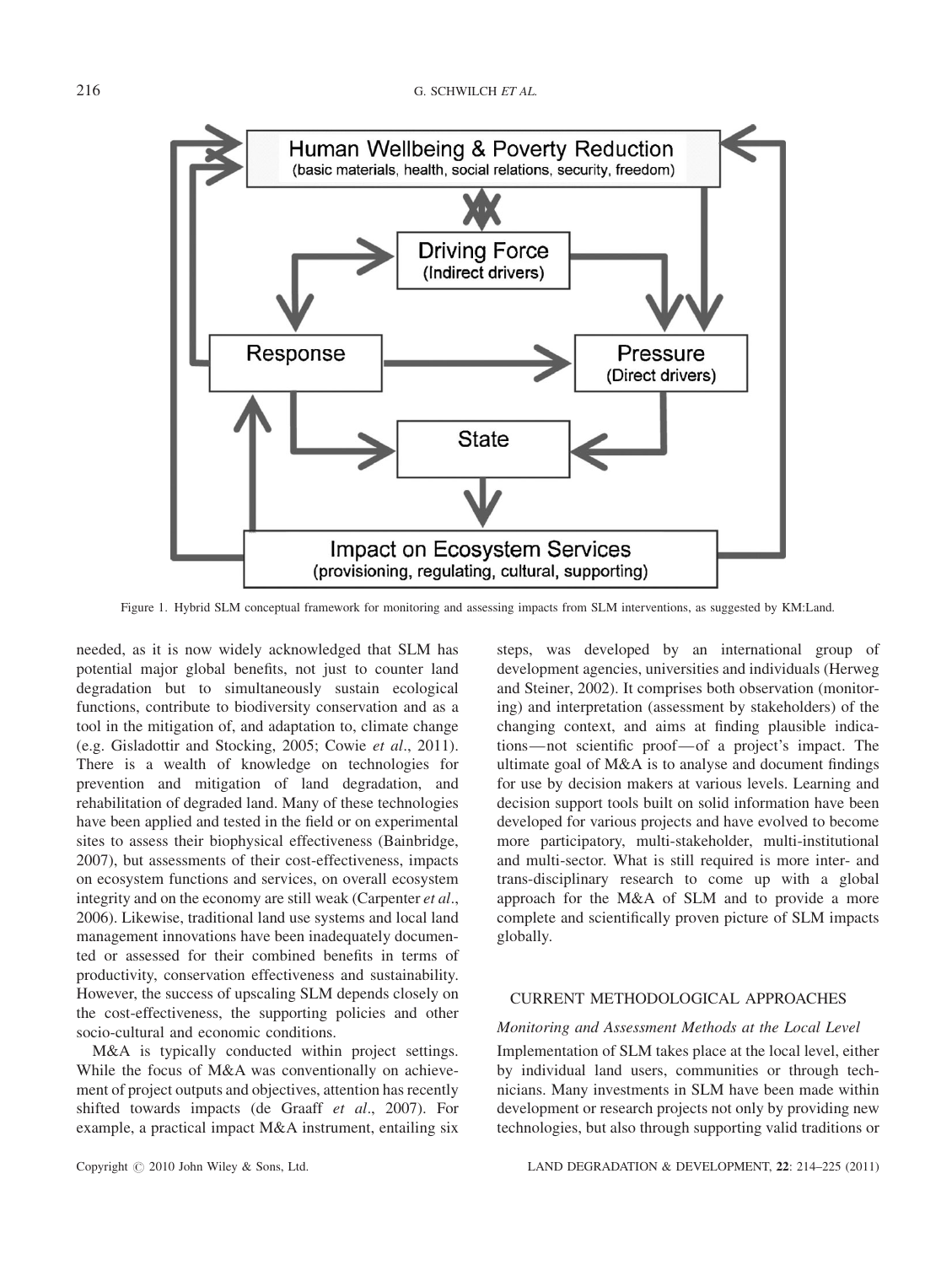local innovations. A number of these experiences in SLM have been reported or analysed in research papers, project documents or extension manuals (e.g. Barac et al., 2004). Many, if not most, of these have analysed the biophysical effects but at plot scale only. Based on the premise that these SLM experiences are not sufficiently or comprehensively documented, evaluated and shared, the global WOCAT initiative (www.wocat.net) has developed standardized tools and methods to compile and evaluate the biophysical and socio-economic knowledge available on SLM at the local, regional and global scale. Having had an initial focus on soil and water conservation, it has since broadened its scope to embrace SLM. The tools allow SLM specialists (including land users, agricultural advisors, project managers, government officers, etc.) to share their knowledge of SLM implementation in-country and around the world (Schwilch et al., 2007; WOCAT, 2007; Liniger and Critchley, 2008).

The basic concept behind the WOCAT methodology at the local level entails

- (1) assessing local case studies of successful SLM and their local spread and adoption,
- (2) providing a standardized framework that allows comparison and sharing beyond the local scale,
- (3) inclusion of socio-economic as well as biophysical aspects,
- (4) use of the knowledge of both specialists and land users as data sources, backed up (triangulated) by scientific data where possible and
- (5) simultaneously using the same tools for both (self-) evaluation and for knowledge sharing.

The key tools at the local level are two questionnaires on SLM technologies and SLM approaches, and their respective databases. These two applied together constitute a case study, which can be as small as one farmer's field or may represent hundreds of square kilometres (catchments, districts, etc). SLM technologies are the physical practices in the field, which are agronomic (e.g. intercropping, contour cultivation, mulching), vegetative (e.g. tree planting, hedge barriers, grass strips), structural (e.g. graded banks or bunds, level bench terrace, dams) or management measures (e.g. land use change, area closure, rotational grazing) that control land degradation and enhance productivity in the field. These measures are often combined to reinforce each other. The questionnaire addresses the specifications of the technology (purpose, classification, design and costs) and the natural and human environment where it is used. It also includes an analysis of the benefits, advantages and disadvantages, economic impacts and acceptance and adoption of the technology. Impacts are approximated through simple scoring by experts, but supplemented with data where available.

The associated SLM approaches are the ways and means of support that help to introduce, implement, adapt and promote those technologies on the ground. An SLM approach involves all participants (policy makers, administrators, experts, technicians, land users, etc; actors at all levels), inputs and means (financial, material, legislative, etc) and know-how (technical, scientific, practical). Questions focus on objectives, operations, participation by land users, financing and direct and indirect subsidies. Analysis involves monitoring and evaluation methods as well as an impact analysis. Successful approaches are the key to the upscaling of technologies over larger areas and more land users.

The use of the WOCAT tools stimulates self-evaluation, as well as learning from comparing experiences within SLM initiatives where, all too often, there is not only insufficient monitoring but also a lack of critical analysis (Liniger et al., 2004; Schwilch et al., 2009). However, monitoring and evaluation of specific SLM implementations have often led to changes and modifications of technologies and approaches, reflected by the fact that SLM is constantly evolving. Successful SLM depends on the flexibility and responsiveness to changing complex ecological and socioeconomic causes of degradation, to analyse what works and why and how to modify and adapt to locally specific circumstances and opportunities (WOCAT, 2007). It is this information about flexibility, adaptation capacity and impact, which has been requested by the end-users of WOCAT to extract from the questionnaires, without investing exhaustively in extra documentation time. Although the questionnaires have been continuously revised, shortened and adapted to better address new challenges—such as ecosystem services, adaptation to climate change and poverty alleviation—work is needed to deal with these issues more comprehensively. Nevertheless, the questionnaires are considered too long and demanding by a number of WOCAT users. This is a barrier to the increased demand of investors to acquire cost and impact data from SLM implementation.

The EU DESIRE project has integrated these local level WOCAT tools into a comprehensive participatory approach with a clear link to the regional level. Subsequent to facilitated stakeholder learning and decision support workshops (Schwilch et al., 2009) are field trials and monitoring, thereafter feeding into regional simulation and scenario models (Fleskens et al., 2009). This allows insights into the causes and effects of SLM strategies on environment and people at the local as well as the regional level. Information on proven and cost-effective SLM strategies adopted and accepted by local stakeholders is funnelled into the policy arena and disseminated to various other stakeholders such as land users, agricultural advisors, governmental authorities, NGOs and scientists. Being only a five-year project (2007–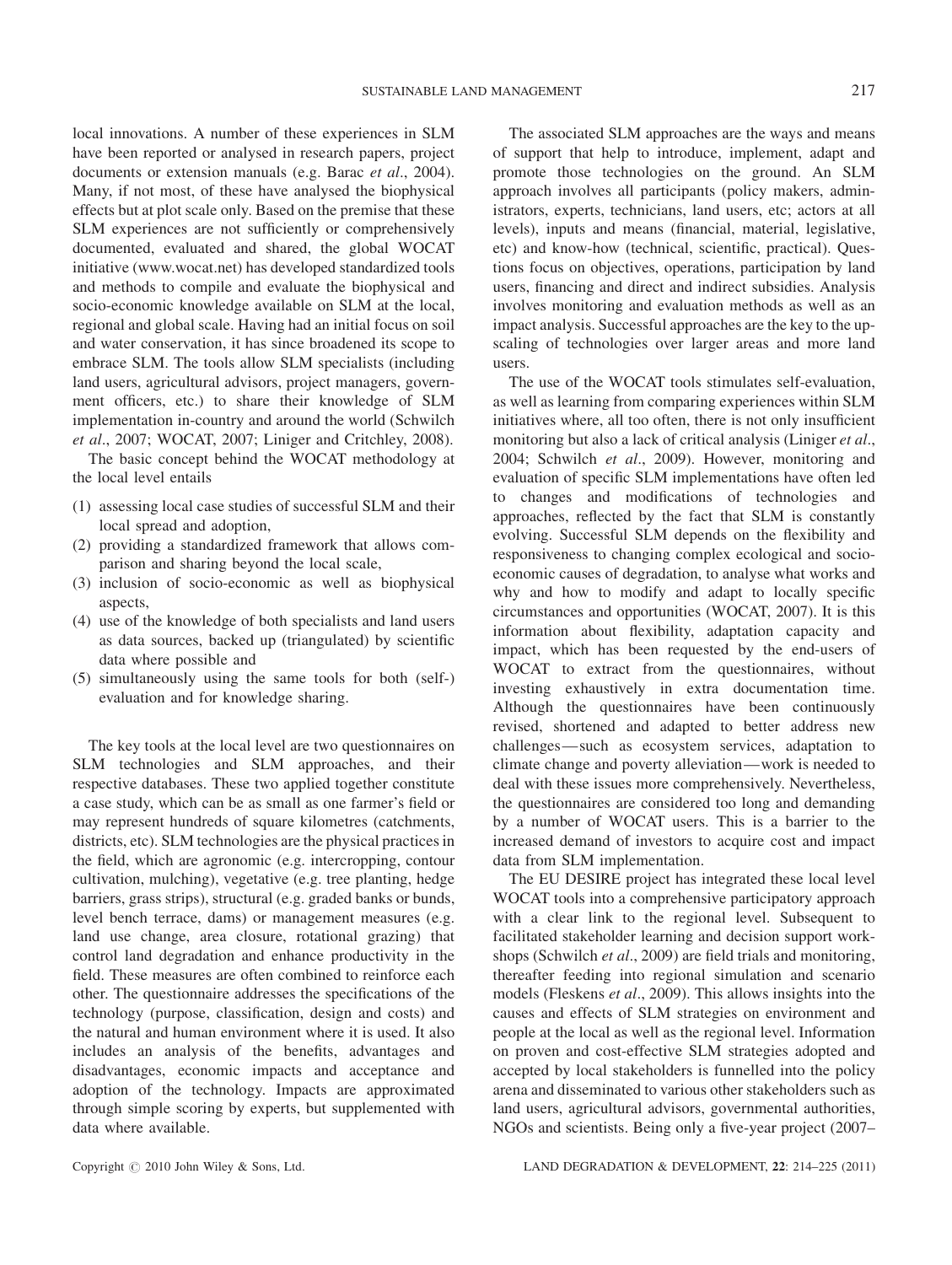2012), the methods and learning from DESIRE must be integrated and continued in long-term programmes to be ultimately effective.

Besides developing an improved mapping methodology (see Section 2), LADA has developed a manual for degradation and SLM assessment at the local level (LADA local), embracing a broad variety of methods. The manual outlines how to (a) conduct field observations, measurements and interviews with land users and key informants, (b) build on available secondary information and (c) how to analyse and report on the findings. The analysis helps to improve understanding of the drivers, causes, impacts and responses with regard to land degradation and SLM. The methodology has been tested with local communities and stakeholders in 3–6 pilot areas in each of the six LADA countries (Argentina, China, Cuba, Senegal, South Africa and Tunisia), providing a wide range of dryland situations and contexts. A team of approximately five people with multi-sectoral expertise needs 2–3 weeks to implement this assessment, including time for analysis and report writing. Despite the rapid nature of the approach, the methodology is designed to be robust enough to provide baseline data on land degradation and improvement for planning, priority setting and subsequent monitoring activities.

Other initiatives to assess and compile SLM experiences at the local level have focused on best practices or success stories such as those by UNEP (2002), FAO (2002), GM-CCD (Reij and Steeds, 2003) and IWMI (Penning de Vries et al., 2008). These have been mainly compiled within timebound projects and seldom (if ever) entail long-term monitoring and knowledge management of the findings. Nevertheless, the approaches described above would benefit by adopting complementary elements from these and other assessment and monitoring concepts. One improvement would be to include information on varying land potential and land change mechanisms to help explain success or failure of SLM in different regions, and in different parts of the landscape within a region. Federal management agencies of the United States, for example, use the concept of 'ecological sites' to distinguish fine-scaled land units based on differences in the soil- and climate-based potential. The concept of land potential recognizes that several natural plant communities or agricultural uses are potentially observable on an ecological site, and are therefore potentially attainable. State-and-transition models are then developed to represent the possible changes, ascertained through participatory meetings, field inventories and remote sensing. Alternative states or different dynamic regimes are identified that signal either heightened vulnerability to undesirable change (as defined by the participatory process) or areas in which plant communities and ecosystem services will be difficult to restore (as defined by ecological processes). This information is routinely used to define

the likelihood of success or failure of SLM at management scales (Bestelmeyer et al., 2009). Thus, ecological sites and state-and-transition models could complement the WOCAT/ LADA approaches with the observations and local knowledge required for a more detailed understanding of ecological mechanisms.

### Spatial Assessment Methods at the National and Sub-national Level

Just as local assessment of land degradation cannot simply be aggregated to a watershed- or country-level, SLM assessments cannot be extrapolated or upscaled easily or linearly. Local case study assessments will never provide a complete overview of the spatial extent and effectiveness of SLM within a country, province or district due to spatial heterogeneity, off-site effects and cross-scale interactions. Research on cross-scale interactions, for example, has revealed nonlinear relationships between the variables measured locally and attributes of SLM at broader scales (Peters et al., 2004; Ludwig et al., 2007). It is, therefore, important to use separate methods for local and national/ global scales, but with the possibility of linking them through a suite of common indicators (see also Reed et al., 2011). Common indicators allow integrating multiple spatial scales, which is essential when appraising ecosystem services; recognizing that many services are provided at the local scale, but driven by changes at national or even global scale. Local level M&A of SLM should, therefore, be linked with mapping at the (sub-) national and global scale in order to upscale local impacts of SLM on the one hand, and to support coarse assessments with local evidence on the other. Additionally, the scale at which assessment of SLM is feasible and logical might not necessarily be the same scale at which reporting (and decision-making) is required. This requires a nested approach in which the methods and results are spatially explicit regarding degradation processes, SLM interventions and ecosystem services affected. This also links to the Dryland Development Paradigm Principle 4 which emphasises the nested structure of the humanenvironmental systems (Reynolds et al., 2011). The spatial and temporal scale depends on the envisaged level of planning and decision-making. The assessment can be based on a variety of data sources, indicators and methods, including remote sensing, which has became a popular and more powerful method since images became more accurate and affordable over the last decade. It is possible to directly map some land degradation features from remote sensing images, using high resolution data (Bai et al., 2008; Verstraete et al., 2011). The WOCAT/LADA/DESIRE method presented below attempts to map SLM, using participatory approaches backed up by quantitative data and by using cross-scale categorization of land use systems, degradation types, SLM and their impacts on ecosystem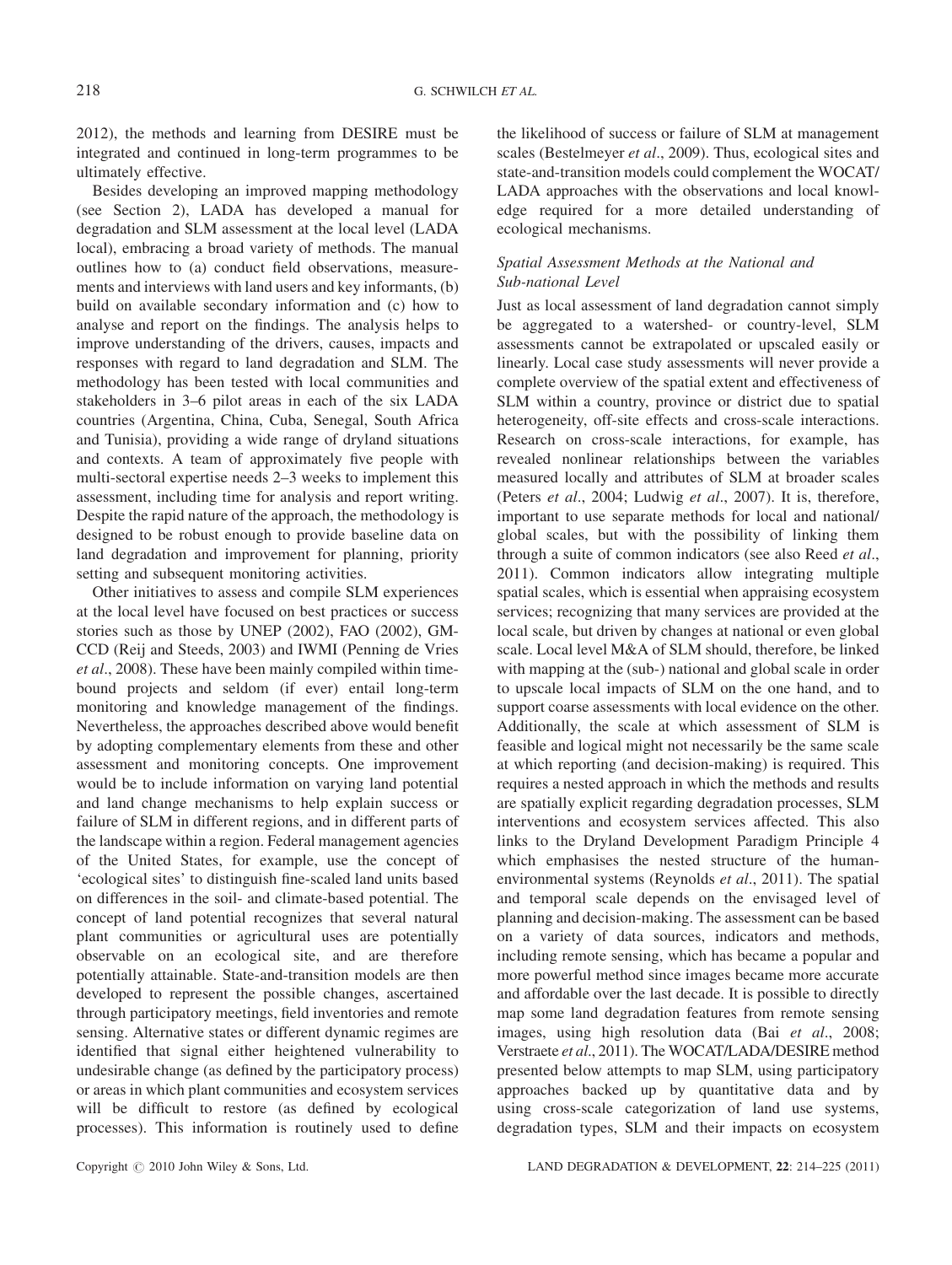

WOCAT SLM Technology and Approach documentation of water harvesting, e.g. Jessour (LADA local level assessment, DESIRE test implementation and monitoring).



Figure 2. WOCAT/LADA/DESIRE methods applied across different spatial scales (example Tunisia. Sources: DESIRE-Tunisia, LADA-Tunisia, GLADA).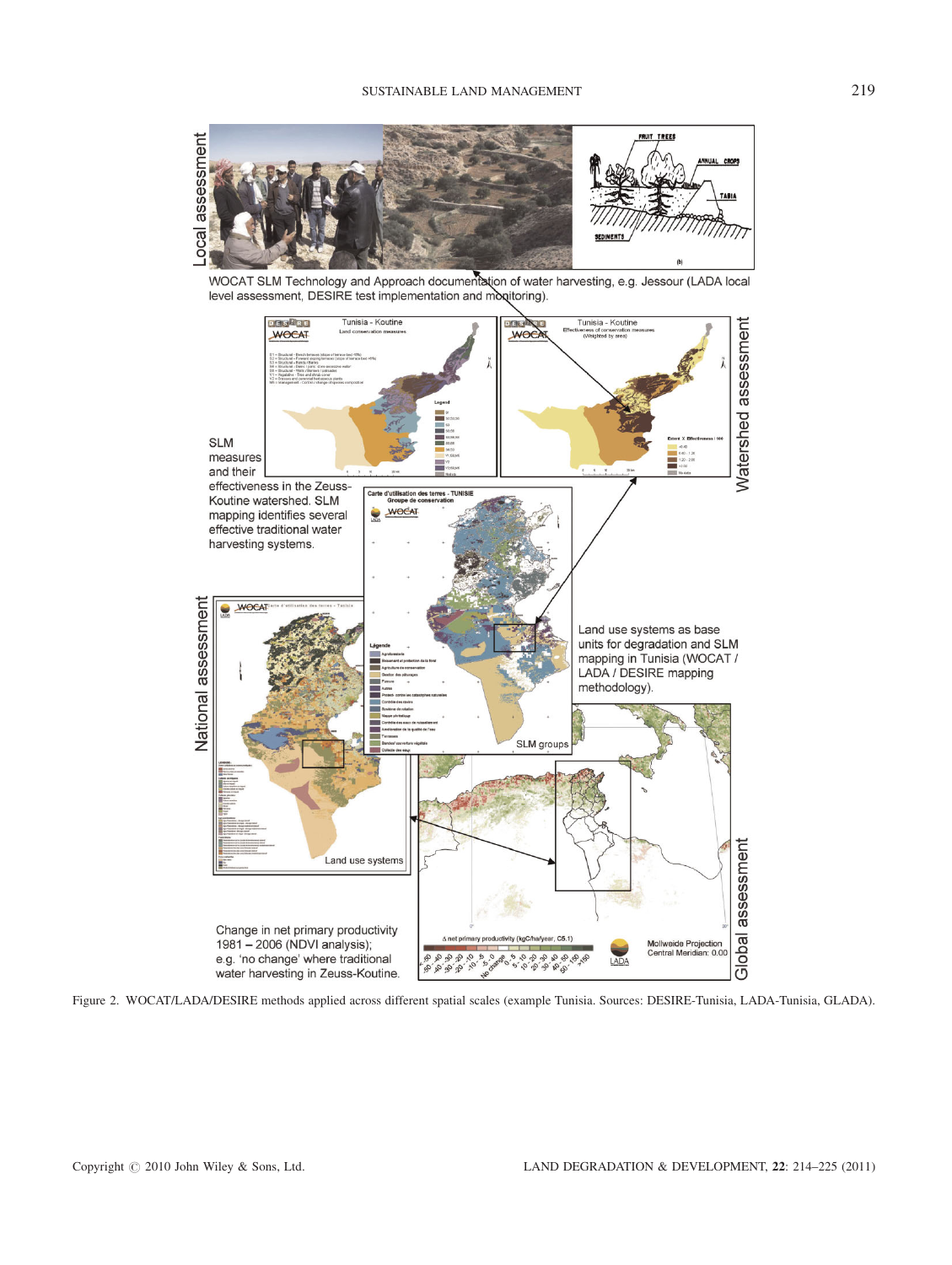services, respectively. Other innovative geospatial methods and approaches are discussed in Buenemann et al. (2011).

For the development of a standardized mapping methodology, WOCAT, LADA and DESIRE joined forces in 2007. The principle of the WOCAT/LADA/DESIRE mapping methodology is that degradation and SLM are mapped on predefined units (described below). This does not mean that the exact spatial location of, for example, water harvesting technologies is delineated on a map, but that rather the extent is indicated as a percentage of a specific map unit. The map units are defined according to the biophysical and socio-economic variables influencing degradation and SLM, respectively, which can be land potential ('ecological sites' as introduced above) or land use. Within the methodology presented here, the mapping units are land use systems within local administrative areas (e.g. districts, municipalities, etc.). National land use systems are defined according to the principles presented in the Global Land Use Systems Map developed by LADA (Nachtergaele and Petri, 2008) and refined by countries at national level. These principles require that, besides biophysical attributes of land use, key socio-economic attributes, such as population density and poverty, are also reflected. This land use system procedure has in-built flexibility to permit more detailed local, provincial or catchment mapping where no land use system map is available at the appropriate scale, as for the DESIRE sites. The mapping methodology is, therefore, applicable at various scales, from village level to national or even regional level (see Figure 2). It is the number and size of mapping units which defines the level of detail and focus, and hence the relevant use of the results for decision-making.

The mapping questionnaire is filled out by local experts (extension officers, agronomists, soil and water specialists, etc.) familiar with the area, in consultation with land users, further drawing on various secondary data sources (e.g. maps, statistics). Information is collected on land use (trend in area and in intensity) and on a number of items related to

degradation and to SLM. These items cover the same topics for degradation as for SLM; that is they are 'mirrored' as illustrated in the schematic Table I. The hierarchical nesting of observations across locations is illustrated by steps (a), (b), (c) and (d) in Table I (right column). Local-scale technology observations, such as bunds, low dams or bare fallow, nest hierarchically together in the SLM group 'Water Harvesting'. The hierarchical nesting approach allows the accommodation of broad local diversity while providing meaningful aggregation to higher scale levels. These aggregated observations have already passed through a 'quality assurance' filter through the judgments of the locally-experienced assessment teams, bringing together a large and diverse group of experts. Though originally derived from the GLASOD method, it assesses much smaller land areas with which the experts are familiar, and in more detail, thus improving the quality and accuracy of assessments. The expert consultations are carried out in a systematic and standardized way, in combination with scientific evidence such as analysis on land cover change derived from satellite imagery, normalized difference vegetation index (NDVI) and soil, water and vegetation analysis. Nevertheless, it remains a challenge for research to make optimum use of remote sensing information and incorporate it into this system, notably to calibrate spectral signals with various land degradation and SLM practices, and to assess ecosystem services. The surveys also attempt to diagnose some of the drivers of degradation such as human population and livestock density, consumption patterns, land tenure, poverty, labour availability, market access or civil conflicts.

This WOCAT/LADA/DESIRE mapping and reporting approach for the national and sub-national level would benefit from integrating more existing data sources. The Australian Collaborative Rangelands Information System (ACRIS; www.environment.gov.au/land/rangelands/acris/), for example, was developed to deal with the challenge of

| Table I. Degradation and SLM information gathered through the mapping questionnaire |  |  |  |
|-------------------------------------------------------------------------------------|--|--|--|
|                                                                                     |  |  |  |
|                                                                                     |  |  |  |

| Degradation within given land use system<br>$(a)$ – $(g)$ indicating the questionnaire steps | SLM practice within given land use system<br>$(a)$ – $(k)$ indicating the questionnaire steps |
|----------------------------------------------------------------------------------------------|-----------------------------------------------------------------------------------------------|
| (a) Type(s) of degradation (incl. overlaps)                                                  | (a) Name of technology                                                                        |
|                                                                                              | (b) SLM Group                                                                                 |
|                                                                                              | (c) Type of measure (agronomic, vegetative, structural, management)                           |
|                                                                                              | (d) Intention: prevention, mitigation, rehabilitation                                         |
| (b) Extent (area percentage)                                                                 | (e) Extent (area percentage)                                                                  |
| (c) Degree                                                                                   | (g) Effectiveness                                                                             |
| (d) Rate (over past 10 years)                                                                | (h) Effectiveness trends                                                                      |
| (g) Impact on ecosystem services (type and level)                                            | (i) Impact on ecosystem services (type and level)                                             |
| (e) Direct causes                                                                            |                                                                                               |
| (f) Indirect causes                                                                          | (f) Degradation addressed                                                                     |
|                                                                                              | (i) When was technology installed                                                             |
|                                                                                              | (k) Reference to documented technology in QT or concise details                               |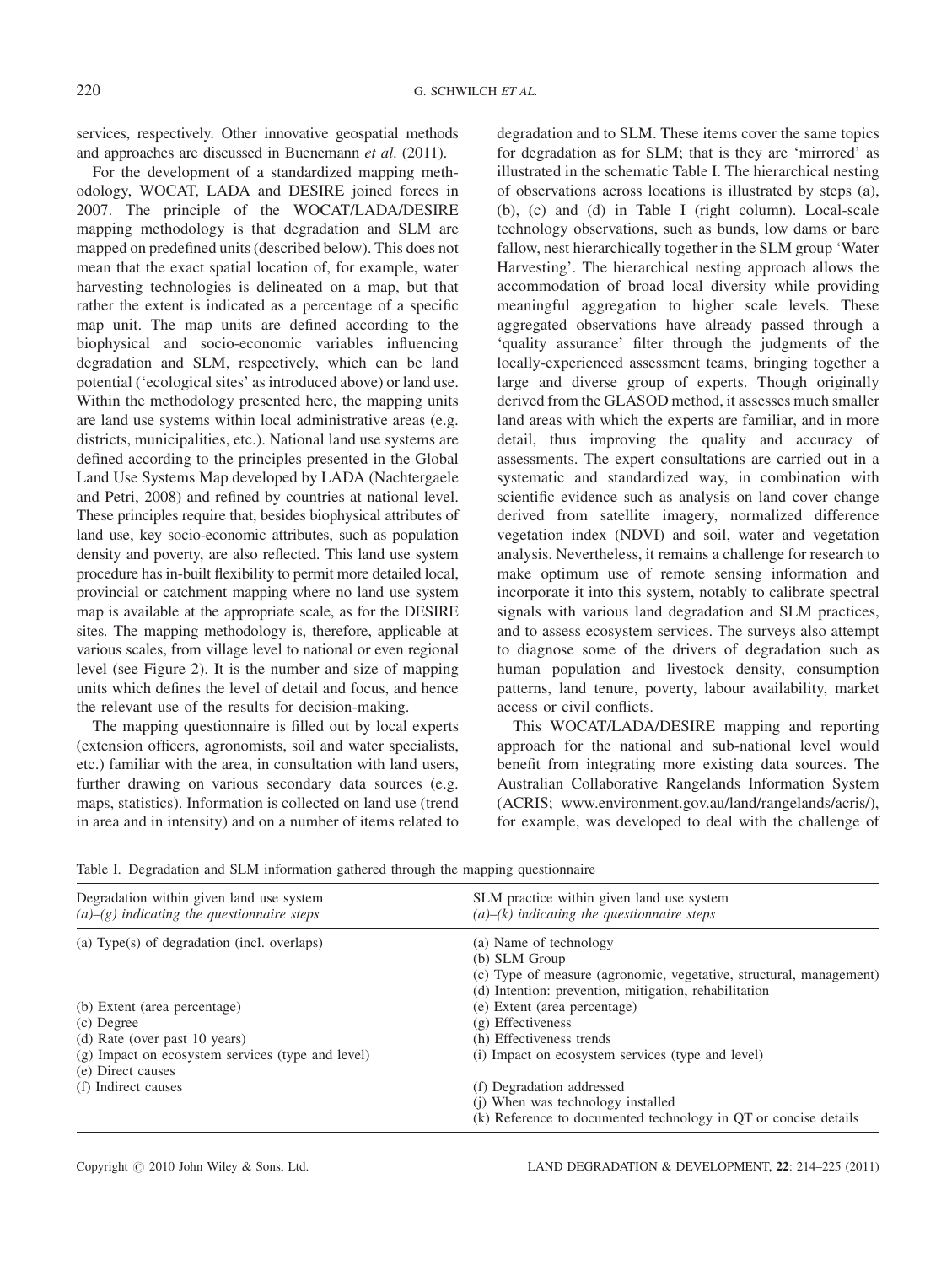integrating large amounts of existing data from disparate sources. Meta-analysis techniques are used to synthesise information from different pastoral monitoring systems plus other monitoring datasets (e.g. climate variability, fire extent and frequency, livestock and kangaroo densities indicating grazing pressure, census and socio-economic survey data). The meta-analysis approaches utilized by ACRIS were successful in producing standardised interpretations from a body of heterogeneous data (Bastin et al., 2009). Such metaanalytical treatments could be used to provide additional quantitative support for the evaluations of the effectiveness of SLM technologies and mapped information derived from expert interviews.

National assessments and monitoring could eventually be based on more detailed quantitative programmes at varying levels of intensity. The United States National Resource Inventory (NRI), for example, is a statistically-based inventory of land cover and land use, based on photointerpretation, field observations and measurements. Each plot is assessed relative to its ecological potential using 17 indicators of three attributes: soil and site stability, hydrological function and biotic integrity (Herrick et al., 2006). National maps of current status based on over 10 000 plots assessed since 2003 are being generated with the primary objective of informing national policy; however, the results are also applied regionally, and the methods are used at scales as fine as individual pastures.

Overall, the WOCAT/LADA/DESIRE methodology provides a reasonably cost-effective tool to assess land degradation, SLM, and—as much as possible—their impacts on ecosystem services at the present time. The LADA experience shows that the mapping (including land use systems classification and technical expertise) can be implemented for approximately US\$250 000 in a country the size of South Africa. The assessment can be periodically updated at much lower costs to review progress. These approaches can be complemented by data-driven assessments and monitoring in the future, as resources become available.

### Global Level Indicators and Knowledge Management

At the global level the main interest groups in SLM comprise international organizations and conventions, donor agency programs and international policy makers. These include the UNCCD and the GEF Land Degradation Focal Area. In order to sustain support, one of the UNCCD's key interests is to demonstrate its success by assessing and monitoring progress towards impacts given in the 10-Year Strategic Plan of the Convention (UNCCD, 2008). Consequently, a set of 11 impact indicators was adopted at its last Conference of the Parties (COP-9) for this purpose. Out of those, a sub-set of two impact indicators (the proportion of the population in affected areas living above the poverty line and land cover

status) are considered to be the minimum requirement for reporting by affected countries—starting in 2012. The others are considered optional. The methodologies for measuring these indicators are still being developed. The indicator selection process of the UNCCD so far lacks a clear framework.

GEF has invested considerably in a new global and systematic strategy for SLM (Stocking, 2009). To strengthen the management of its investments in its Land Degradation Focal Area, GEF initiated the long-term program termed KM:Land which is executed by the United Nations University— Institute for Water, Environment and Health (UNU-INWEH). A hybrid SLM framework (see Figure 1) has been used to formulate indicators at global and at project levels. At the global level, five biophysical and socioeconomic core indicators (land cover, land productivity, water stress, rural poverty and income distribution) were chosen for the purpose of guiding decisions on resource allocation. The indicators are measured from available global datasets and existing methodologies such as those emerging from the global component of LADA (see also Schuster *et al.*, in press). Consistent with the global indicators, project-level indicators are assessed at the (sub-) national level, and are then rolled up to evaluate the aggregate environmental and livelihood impact of investments of the GEF Land Degradation Focal Area. The added value of the KM:Land indicator system is that it provides a convenient linkage between the more context-specific local level indicators with the necessary aggregated indicators to provide information for larger scale comparisons. Thus, this indicator system is designed to support and guide decision-making at the global level, which is directly relevant to UNCCD. Since 2010 all GEF-funded SLM projects have been required to report on these indicators.

While the selected indicators need to simplify the complexity of SLM successes, their changes are influenced by many factors which are outside the project influence (e.g. market, policy, climate, etc). Tying changes in these indicators to GEF-funded SLM interventions alone is, therefore, problematic. In order to address the problem of attribution and facilitate upscaling of project-level information, it is suggested that the GEF-funded SLM projects apply an approach entailing the following steps:

- (1) Collect data in a defined project impact area, or for a defined target population,
- (2) Compare observed changes with control/reference areas,
- (3) Monitor and assess additional external factors (e.g. rainfall, extreme natural events, human conflict, prices for agricultural products, etc) in order to evaluate the effects of these drivers,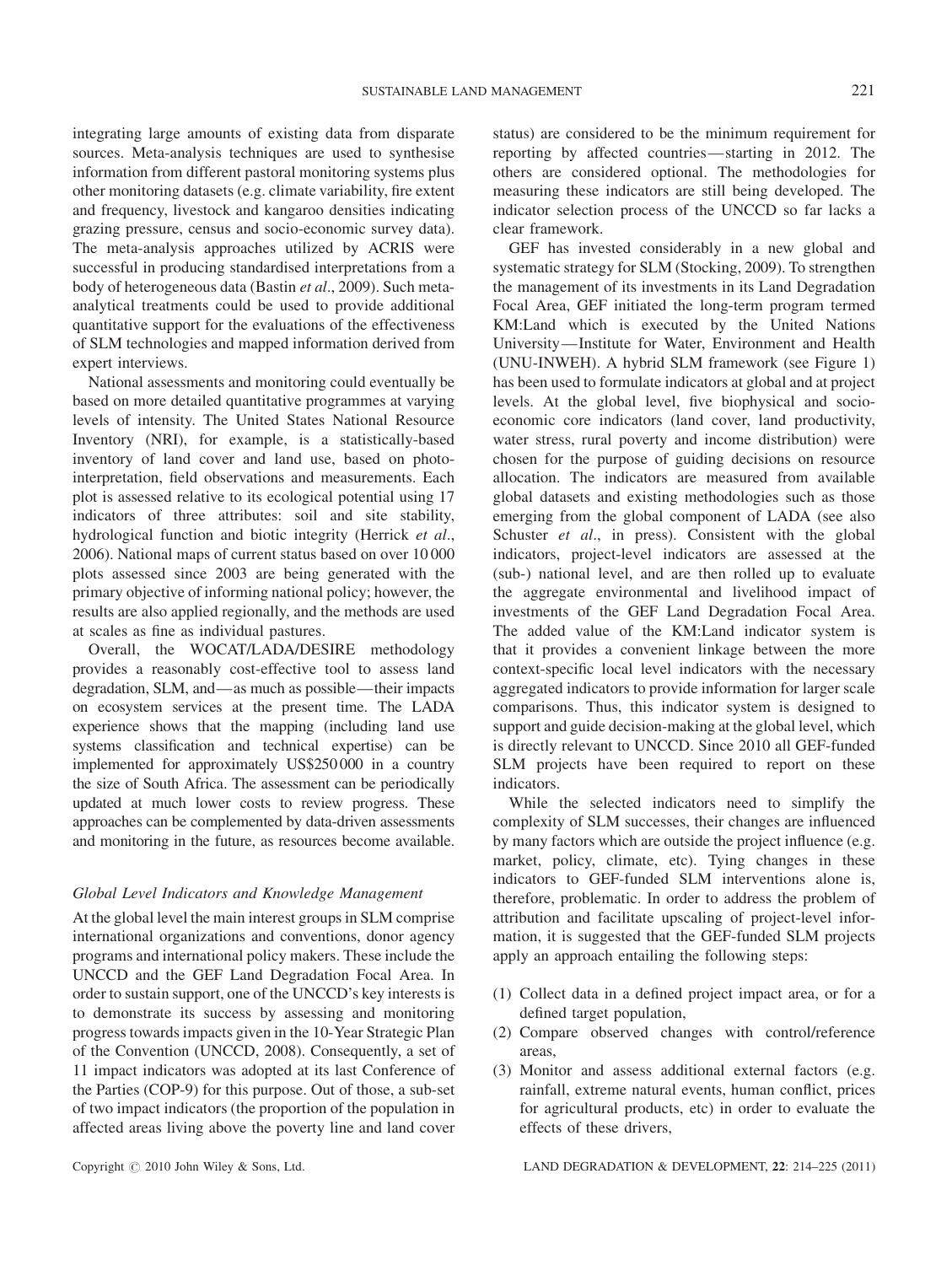- (4) Monitor and assess the progress towards creating an enabling policy environment, enhanced institutional capacity at different levels, financial mechanisms for SLM and improved knowledge management to implement SLM and
- (5) Context-specific interpretation of the data together with national/sub-national stakeholders.

A remaining challenge is making the knowledge gained through M&A available to those who need it most, in order to initiate change: these parties may be local land users and/ or decision-makers at various scales. Knowledge management for decision support at the local level has been implemented using the tools presented in this paper within the DESIRE project (Schwilch et al., 2009) and is currently being integrated into a methodological framework (Reed et al., 2011).

Whatever is assessed at the local or (sub-) national level, the link to the global level must be made through common indicators, either aggregated or standardized. WOCAT, LADA, DESIRE and KM:Land have tried to streamline their language and ways of assessing and monitoring SLM in order to develop such common indicators for the global level, while keeping in mind the flexibility required for lower levels. A large number of indicators have been described by the predecessor to DESIRE, the DESERTLINKS project: http:// www.kcl.ac.uk/projects/desertlinks/. DESIRE has supplemented these indicators and is measuring them in 16 study sites. In addition, the DESERTLINKS indicators have now been reviewed and systematized within a database in collaboration with LADA and the University of Sassari (http:// nrd.uniss.it/nrd/dis/index.php). The database enables countries to enter their own indicators and assessment methods and to exchange experiences. In order to achieve comparability between countries, the five KM:Land global core indicators given above would ideally become the heart of this database, and be applied and monitored regularly (e.g. every year).

UNCCD and GEF can both play key roles in sharing knowledge about SLM through their reporting mechanisms on a common and accessible global platform and in translating it into the various UN languages.

### LESSONS AND FUTURE DIRECTIONS

The approaches and methods presented in this paper yield a number of lessons that inform the continued development of a global, unified approach to the M&A of SLM. Table II provides an overview of these methods, their strengths and shortcomings, as well as a suggested pathway towards a common framework.

Below, we summarize some of the core concepts that we believe are essential elements of an integrated M&A approach, for the UNCCD and others, including various UN environmental conventions or financing mechanisms like GEF:

- (1) Common conceptual framework: The conceptual framework is the foundation to developing a common methodological framework. The hybrid SLM framework of GEF presented in this paper is likely to be broadly acceptable to the UNCCD community because it is simple and based on widely-known, pre-existing frameworks. It integrates the underlying interrelationships of biophysical processes and human activities as well as the causal chain from driving forces to responses and impacts on ecosystems and human wellbeing.
- (2) Common methodological framework: The WOCAT, LADA, DESIRE and KM:Land approaches presented in this paper have made progress towards a common and practical methodological framework, which needs to be further developed and promoted to reflect the complexity of interlinkages between human actions and biophysical processes over time and space. It should include common and standardized tools and methods, facilitating the M&A of SLM, while allowing flexibility and context-specific adaptation of the methods employed. It further requires consistent reporting processes and coordinated knowledge management.
- (3) Nested scales: Multiple and hierarchical scales of assessment are required, while possibly distinguishing the scales needed for assessment from those used for reporting. Spatial explicitness at scales (extents) where it is possible should be envisaged (see Figure 2). This requires stratification according to both biophysical and socio-economic variables. The concepts of eco-regions, land use systems and, at a finer scale, ecological sites are useful stratification procedures.
- (4) Common indicators and varieties of data sources: Indicators are essential tools for the evaluation of SLM interventions and should be hierarchical and nested over scales (i.e. reflect processes operating at different scales) and involve consistent methodologies. Preferably, at all scales, a core set of indicators should be applied to assess the state of degradation and the impact and effectiveness of SLM. Reference areas are needed to clearly attribute changes in the environment and livelihoods to SLM interventions. A variety of data sources should be used to measure and identify these indicators. Ideally a linkage of remotely-sensed data with groundbased scientific measurements, as well as local knowledge, should be envisaged.
- (5) Participation and interdisciplinarity: M&A of SLM requires participatory approaches to assess and interpret data, involving a range of stakeholders from land users to SLM specialists, planners and decision makers, as well as scientists from various disciplines. Participation ensures that the results are agreed upon and used by stakeholders for improving land management and adapting to change. There is growing recognition given to stakeholder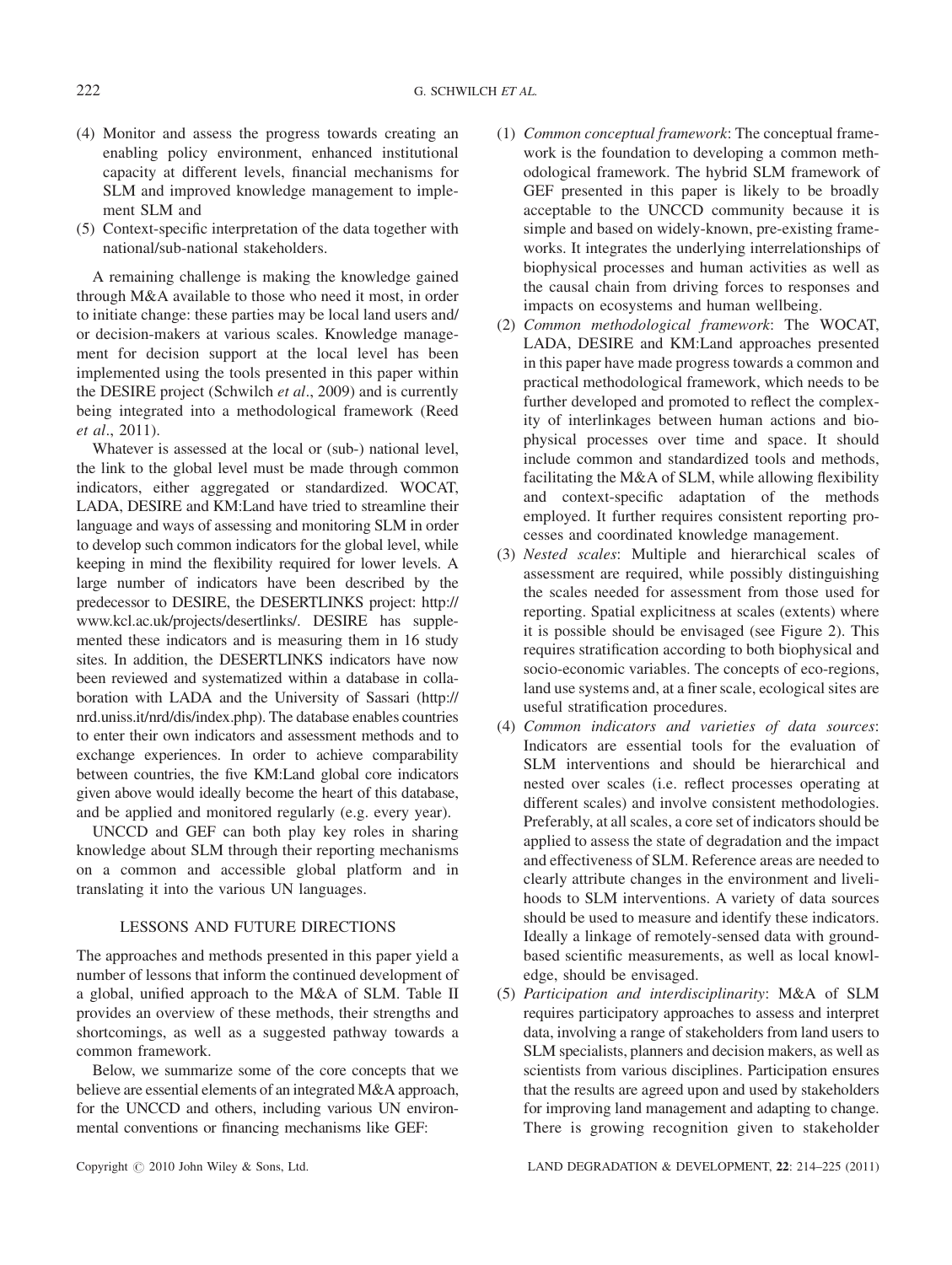| Spatial level                     | Approach/method/tool                                                         | Major strengths                                                                                                                                                                                                            | Shortcomings                                                                                                  | Suggested pathway towards a<br>common framework                                                                                            |
|-----------------------------------|------------------------------------------------------------------------------|----------------------------------------------------------------------------------------------------------------------------------------------------------------------------------------------------------------------------|---------------------------------------------------------------------------------------------------------------|--------------------------------------------------------------------------------------------------------------------------------------------|
| Local level                       | $(questiomaires + global)$<br>WOCAT technologies/<br>approaches<br>database) | assessment, including biophysical and socio-<br>economic issues; allows knowledge sharing<br>between land users and experts worldwide<br>Participative and comprehensive (self-)                                           | benefit and impacts of SLM,<br>Time-consuming; difficult to<br>assess data on cost and<br>one-time assessment | models; address global issues<br>elements from the ecological<br>sites and state-and-transition<br>more comprehensively<br>Complement with |
|                                   | <b>DESIRE</b> stakeholder<br>workshops                                       | groups to identify, assess and select SLM for<br>implementation and monitoring; link to<br>regional level through policy integration and<br>Step-by-step procedure for local stakeholder<br>modelling for upscaling        | Professional facilitation<br>of process required                                                              | level with tools listed below;<br>Strengthen link to regional<br>streamline methodological<br>framework (see Reed<br>et al., 2011)         |
|                                   | assessment of land<br><b>LADA</b> local level<br>degradation                 | Broad variety of tools; extensive guidelines on<br>reporting procedure; robust, participatory<br>all tools as well as implementation and                                                                                   | Time-consuming, complexity<br>requires expert knowledge                                                       | and harmonize with WOCAT;<br>(integrate DESIRE methods)<br>put stronger focus on SLM<br>make truly participative<br>Simplify complexity;   |
|                                   | (UNEP, FAO, IWMI<br>Best practices and<br>success stories<br>and others)     | Rapid assessment, many case studies                                                                                                                                                                                        | Linked to short-term projects;<br>not standardized                                                            | and evaluation, e.g. through<br>Standardize documentation<br>WOCAT                                                                         |
|                                   | state-and-transition models<br>US Ecological sites and                       | Fully explores ecological land potential and<br>mechanisms; assesses likelihood of<br>SLM success                                                                                                                          | Focus on ecological mechanisms;<br>time-consuming                                                             | resources and know-how<br>Integrate into WOCAT/<br>LADA methods where<br>are available                                                     |
| Sub-national to<br>national level | <b>DESIRE</b> mapping<br>WOCAT/LADA/<br>methodology                          | categorization of LUS, degradation types,<br>SLM and their impacts on ecosystem services;<br>Cost-effective; participatory; backed up by<br>direct link to WOCAT local case studies<br>quantitative data; uses cross-scale | not yet a monitoring tool<br>Mainly assessment and                                                            | Better integration of remote<br>sensing data as well as<br>existing data sources                                                           |
|                                   | <b>ACRIS</b>                                                                 | Integrates large amounts of monitoring<br>data from disparate sources                                                                                                                                                      | requires expert know-how<br>Highly scientific;                                                                | Add as module to WOCAT/<br>make better use of existing<br>LADA/DESIRE method to<br>data sources                                            |
|                                   | US NRI                                                                       | Statistically based; true monitoring tool<br>over longer time periods                                                                                                                                                      | Can be costly depending<br>on level of intensity                                                              | to methods above, if resources<br>Use as possible supplement<br>are available                                                              |
| Global level                      | GEF KM:Land                                                                  | Direct link between project-level indicators<br>and global indicators                                                                                                                                                      | indicators and GEF projects<br>Limited to 5 global core                                                       | with UNCCD core indicators<br>Open up for use outside<br>GEF and harmonise                                                                 |
|                                   | <b>DESERTLINKS/LADA</b><br>indicators                                        | Allows comparison between countries                                                                                                                                                                                        | Open list of indicators and methods;<br>not very practical or easy-to apply                                   | indicators annually and make<br>them the heart of a broader<br>Assess the 5 GEF global<br>indicator database                               |

Table II. Overview of current methodological approaches, their strengths, shortcomings and suggested future pathways Table II. Overview of current methodological approaches, their strengths, shortcomings and suggested future pathways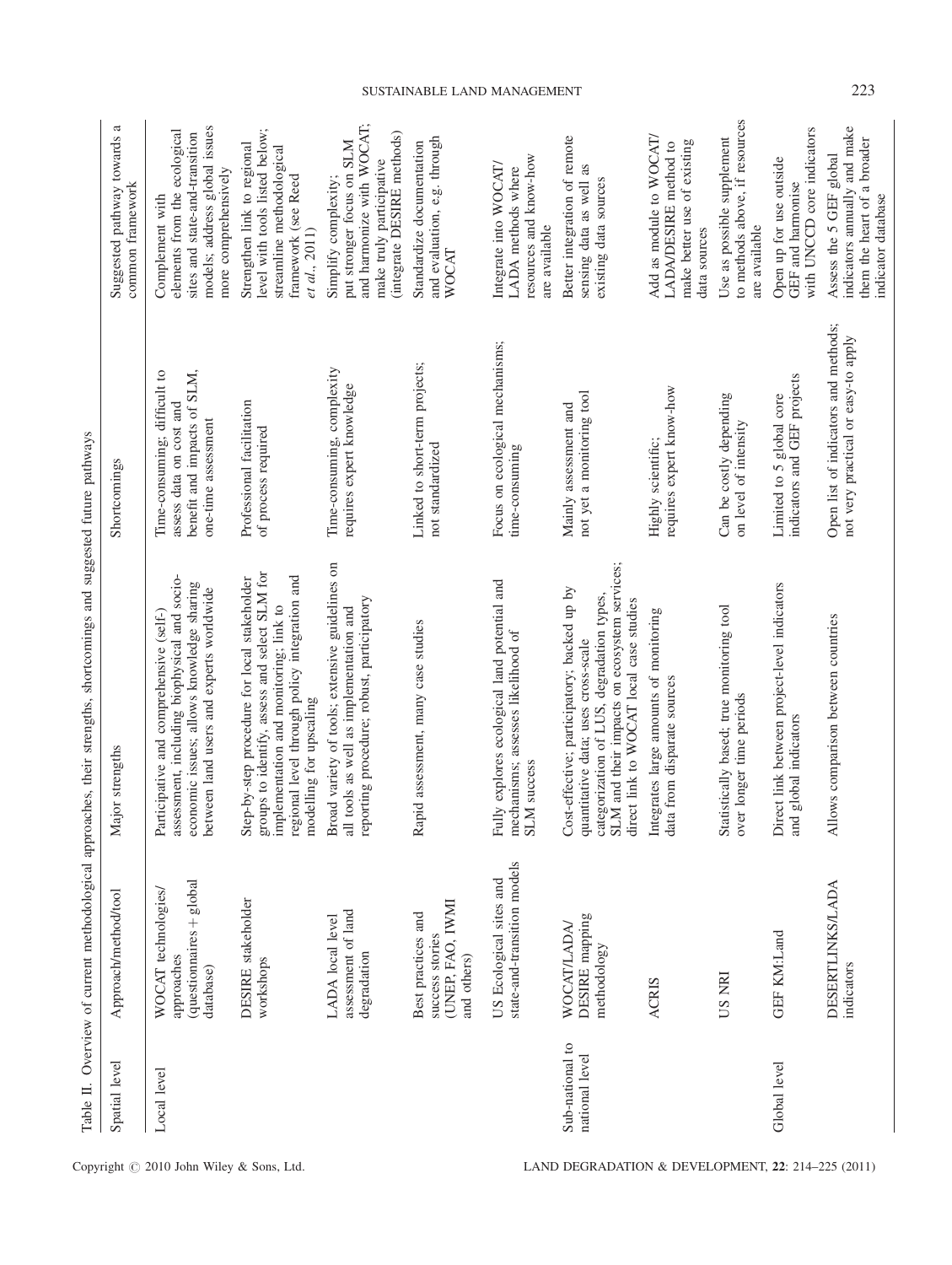involvement, but 'true' participation integrating all stakeholders on an equal footing is not easy to achieve. Nevertheless, while it is necessary and important, it should not lead to a disregard of conventional scientific methods or the neglect of the physical limitations of the land determining the different types of use.

(6) Knowledge management from local to international scales: Knowledge management for effective decision support is a key element of a common framework, but remains a challenge. UNCCD, as a global convention, has to play a key role in supporting global efforts in compiling, managing and disseminating information from M&A of SLM. Standardization of methodologies as advocated in points 2, 3, 4 above enables effective knowledge management.

The methodological approaches from WOCAT, LADA, DESIRE, KM:Land and selected national institutions presented here address most of the elements mentioned above. Further ongoing refinement is needed but is restricted by project duration and collaborative processes among the lead agencies. Continued tests of their usefulness, accuracy and practicability will undoubtedly assist in their refinement. Finance remains a major constraint to progress, especially over the long term. Although it is often stated that M&A of SLM is required for regular reporting to UNCCD, both donors and governments are hesitant to make the required commitments and provide the necessary funds and resources. Investment in implementation activities is often more attractive than long term M&A. Greater global support is, therefore, urgently required, for example, through UNCCD or GEF reporting obligations, while the scientific community needs to be prepared to explain the benefits of scientifically-based approaches described here. These have been demonstrated to be economic, practicable and consistent, supporting comparison across localities and nations and enabling global aggregation, while still allowing flexibility in serving the interests of various stakeholders. Another constraint is that research, limited in time, space and thematic scope—and often driven by the urge to develop new methods and findings rather than applying standardized methods—is reluctant to provide the scientific support required. It needs genuine inter- and trans-disciplinary research for the continued development and testing of a global, unified approach to the assessment and monitoring of SLM.

### **CONCLUSIONS**

A number of projects and researchers have invested in developing methods to monitor and assess the complex issue of SLM over the past 10–20 years. Some global level initiatives have been presented and discussed in this paper; others may remain unknown and thus unacknowledged. We hope to stimulate the debate on monitoring and assessing

SLM that began with the preparations for the first UNCCD Scientific Conference at COP-9. We have described the extensive experience and key lessons from global SLM monitoring initiatives, to ensure that this knowledge is applied and used, with the ultimate goal of supporting the implementation of the UNCCD. WOCAT, LADA, DESIRE and other methods provide important tools and lessons that can be used to address UNCCD monitoring needs at the local and (sub-) national level, while the global SLM indicator system of KM:Land can support global level M&A needs. In order to reduce the burden of reporting and data collection and increase comparability, it is important to move towards harmonized monitoring systems at the global level. The collaboration among many of the initiatives mentioned in this paper is already an important step in this respect, but further efforts are required. Effective M&A of SLM requires accessibility to tools and methods through free access and through training and workshops for a range of stakeholder and researcher groups at various levels. The latter remains a challenge unless a global process, such as the UNCCD, clearly supports a methodological framework including the potential elements outlined here. This would provide far greater insight into the processes and outcomes of efforts to combat land degradation and desertification underway today by both public agencies and by land users themselves. In turn, it would help the UNCCD to monitor progress towards its goals.

#### ACKNOWLEDGEMENTS

The authors thank the reviewers of this manuscript for their extensive and constructive comments and suggestions.

### REFERENCES

- Bai ZG, Dent DL, Olsson L, Schaepman ME. 2008. Proxy global assessment of land degradation. Soil Use and Management 24: 223–234.
- Bainbridge D. 2007. A Guide for Desert and Dryland Restoration. Island Press: Washington, DC; ISBN: 9781559639699, 416 pp.
- Barac A, Kellner K, De Klerk N. 2004. Land user participation in developing a computerized DSS (decision support system) for combating desertification. Ecological Monitoring and Assessment 99: 223–231.
- Bastin GN, Stafford Smith DM, Watson IW, Fisher A. 2009. The Australian collaborative rangelands information system: preparing for a climate of change. The Australian Rangeland Journal 31: 111–125.
- Bestelmeyer BT, Tugel AJ, Peacock GL Jr, Robinett DG, Shaver PL, Brown JR, Herrick JE, Sanchez H, Havstad KM. 2009. State-and-transition models for heterogeneous landscapes: a strategy for development and application. Rangeland Ecology and Management 62: 1–15.
- Buenemann M, Martius C, Jones JW, Herrmann SM, Klein D, Mulligan M, Reed MS, Winslow M, Washington-Allen RA, Lal R, Ojima D. 2011. Integrative geospatial approaches for the comprehensive monitoring and assessment of land management sustainability: rationale, potentials, and characteristics. Land Degradation & Development 22: 226–239.
- Carpenter SR, DeFries R, Dietz T, Mooney HA, Polasky S, Reid WV, Scholes RJ. 2006. Millennium ecosystem assessment: research needs. Science 314: 257–258.
- Cowie AL, Penman TD, Gorissen L, Winslow MD, Lehmann J, Tyrrell TD, Twomlow S, Wilkes A, Lal R, Jones JW, Paulsch A, Kellner K, Akhtar-Schuster M. 2011. Towards sustainable land management in the drylands:

Copyright  $\odot$  2010 John Wiley & Sons, Ltd. LAND DEGRADATION & DEVELOPMENT, 22: 214–225 (2011)